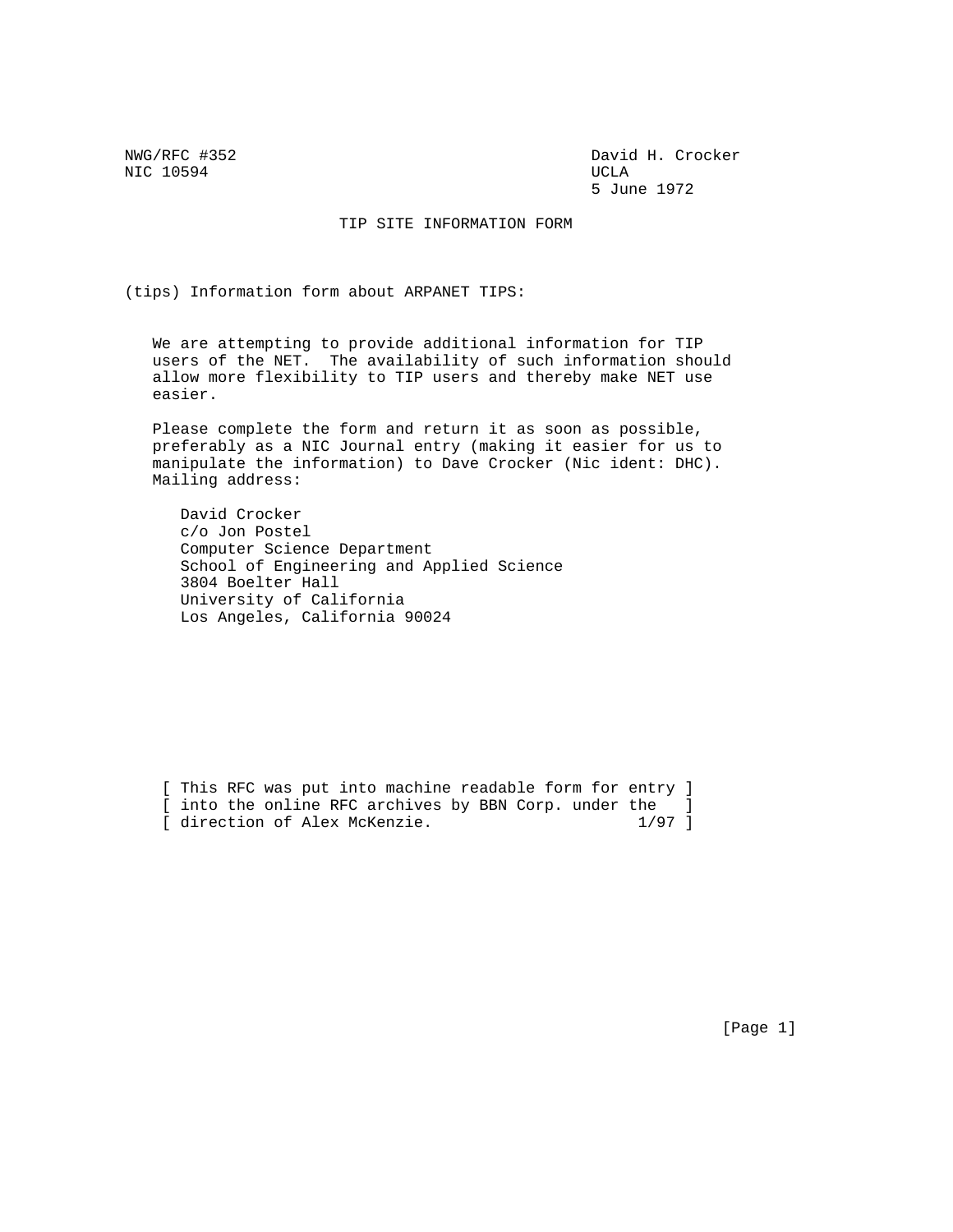```
NWG/RFC# 352 DHC 5-JUN-72 16:11 10594
TIP site information form
   Name of organization & pseudo-host number:
   Regular Host computer(s) associated with the same
   organization:
   Mailing address of organization:
   Local person responsible for TIP operations:
      Name:
      Telephone:
      Alternate person(s):
    Operator (if any)
      Name(s):
      Hours of operator coverage:
      Telephone:
      Thru the NET:
    TIP options & special features:
     Mag tape / / Printer / / Card reader / /
      other: -------------------------------------------
    Scheduled down-time:
```
[Page 2]